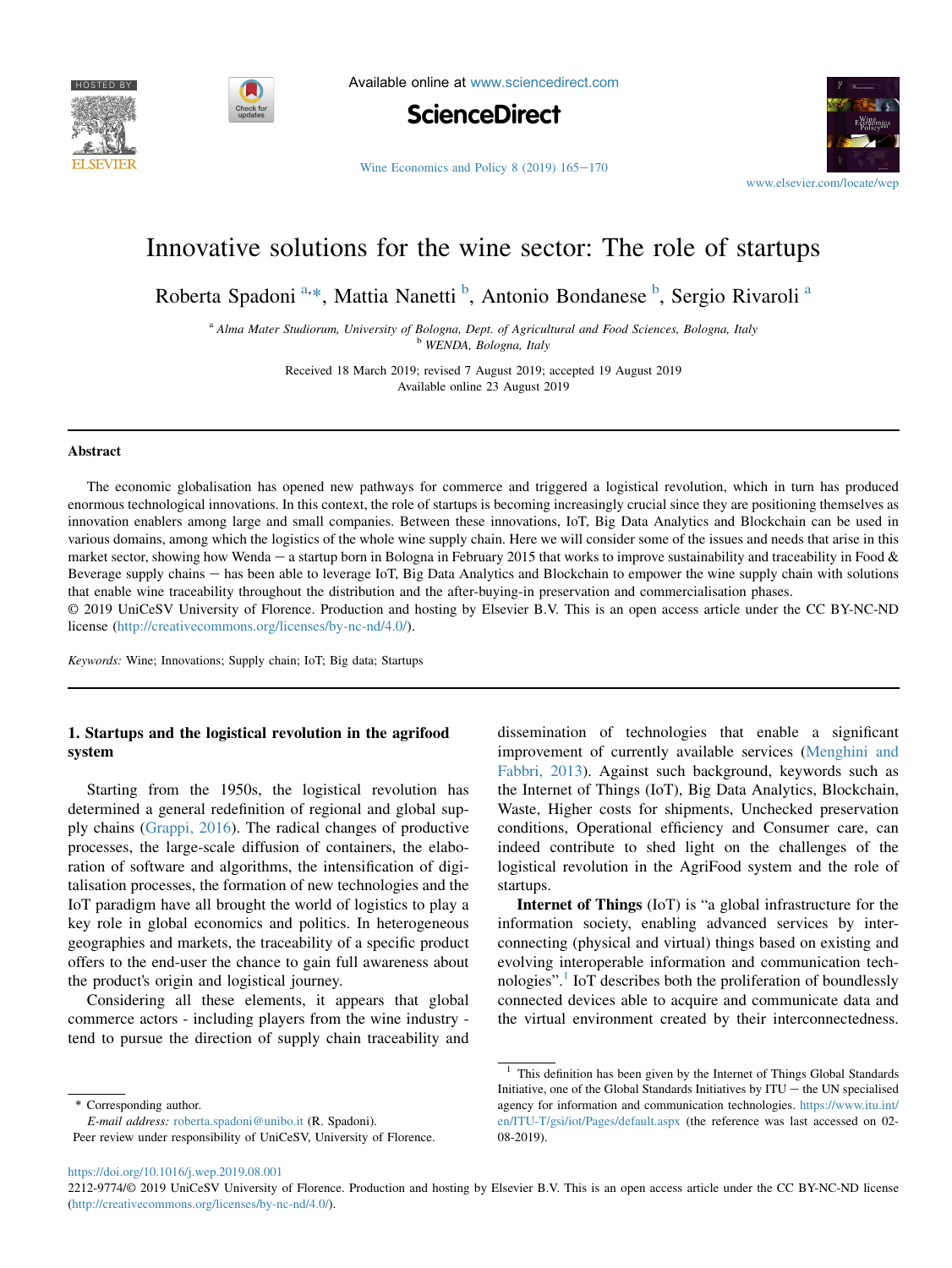Every device can become smart (capable of self-identification, localisation, diagnostic, data acquisition and communication, processing, execution) and be connected through standard communications protocols.

In recent years, Big Data, that is "the totality of technologies and methodologies for the analysis of massive data, that indicates the ability to extrapolate, analyse and link huge, heterogeneous, structured and unstructured data, to discover the connection between different phenomena and predict their future occurrence" [\(De Mauro et al., 2016](#page-5-0)), have increasingly represented the new frontier of innovation fostered by Information Technology (I.T.).

The said capabilities are rapidly becoming a necessity for all companies [\(Davenport and Harris, 2007; Najafabadi et al.,](#page-5-0) [2015\)](#page-5-0). These companies, using Big Data Analytics (technologies and software implemented for the study and research of connections and relations between Big Data) can extract new information and contribute to creating new forms of value in all the stages of the supply chain. IoT and Big Data Analytics constitute very versatile technologies and can be used together in various domains ([Sanders, 2016\)](#page-5-0).

Blockchain is a distributed database that allows for registering, efficiently and in an unamendable way, transactions (of assets, money, data, etc.) between many parties, each having a copy of the "database" itself to validate the transactions. Blockchain's revolutionary component is its ability to allow communications or transactions between two parties without the need of a third party to certify them. While there are many areas of the application still unknown, $<sup>2</sup>$  one of those concerns</sup> the adoption of Blockchain technology for transports and the Food & Beverage sector. For instance, a producer who liked to ensure supply chain traceability for her/his wine from the winery to the table, by uniting IoT and Blockchain, could monitor product integrity and put data in an unamendable ledger whose access would then be permitted to the client, who can thereby be sure of the product's handling during its whole lifetime.

These new technologies have allowed the digitalisation paradigm to intervene substantially in Food & Beverage tracking, reducing costs, pushing up revenues and making processes more efficient: thanks to digital solutions, 36% of agrifood companies have found a reduction in time and costs in relation to processes of data gathering, management and transmission. Benefits, these ones, coupled with data and information availability and the possibility to transfer value along the supply chain. Digital innovation enables greater sector competition, and startups play an increasingly central role in this dynamic since there are about 500 startups worldwide that offer digital solutions in the agrifood sector.

Another sign that the FoodTech<sup>3</sup> market is rising can be seen in the fact that in Italy alone there are currently 133 solutions dedicated to Food & Beverage traceability, adopted by 44% of the companies in the market, that have produced costs and time-saving ([Smart AgriFood, 2018](#page-5-0)).

However, it is not all fun and games, since downsides are still significant: "Although some innovators are enthusiastic about IoT applications for optimisation and prediction, [...] most customers will remain focused on simple use cases, at least for the immediate future. And that means they will not most customers will femall focused on simple use<br>least for the immediate future. And that means the<br>obtain full value from the IoT" ([Patel et al., 2017](#page-5-0)).

In fact, companies that work with wine tracking systems know quite well the reality of the market and its difficulties, which will be now briefly listed.

#### 1.1. Waste

Due to recall campaigns or to the refusal of the product by customers because of poor preservation conditions, damage during shipment or failure to meet best practices at the stage of logistical handling of the wine.

## 1.2. Higher costs for shipments

Thanks to supply chain traceability costs can be lowered through data driven decisions. Today, the major problems regarding wine-chain actors are about logistical handling of the wine product: as it has been confirmed by Wenda's qualitative interviews and market surveys, the customer is never 100% sure that the product remains intact in the supply chain, that it does not exceed critical thresholds for its perfect preservation, that its trail does not go dead and that it is not forged. Furthermore, not knowing the shipment's integrity and the environmental conditions in its logistical junctions contributes to the increased possibilities of shelf-life reduction and subsequent recalls, nullifying the chance to predict and solve potential issues.

#### 1.3. Unchecked preservation conditions

Very few players offer today specialised services of product transport and handling in controlled conditions. One can usually ask for tools or services of temperature control in shipment/storage phases, but this does not apply to other physical quantities as important as temperature for the ideal product preservation, such as humidity, sudden acceleration (and its subsequent shock) and light exposure. It is generally important to keep in mind that to ensure a proper traceability of the wine-chain and thus provide those are key information for customers' choices: the final customer has a right to know if her/his wine has been exposed to events that might have affected its qualitative properties [\(Czibulya et al., 2012\)](#page-5-0).

## 1.4. Operational efficiency

If potential problems and inefficiencies of shipment management systems are unknown, then delays poor handling

<sup>&</sup>lt;sup>2</sup> Only recently Blockchain has been used for international trade deals, which so far involve U.S.A. and China. [http://bitcoinist.com/us-and-china-use-](http://bitcoinist.com/us-and-china-use-blockchain-to-trade-soybeans/)

[blockchain-to-trade-soybeans/](http://bitcoinist.com/us-and-china-use-blockchain-to-trade-soybeans/)(the reference was last accessed on 02-08-2019). <sup>3</sup> "FoodTech is an ecosystem made of all the agrifood entrepreneurs and startups (from production to distribution) innovating on the products, distribution, marketing or business model." [https://www.digitalfoodlab.com/en/](https://www.digitalfoodlab.com/en/foodtech/) [foodtech/.](https://www.digitalfoodlab.com/en/foodtech/)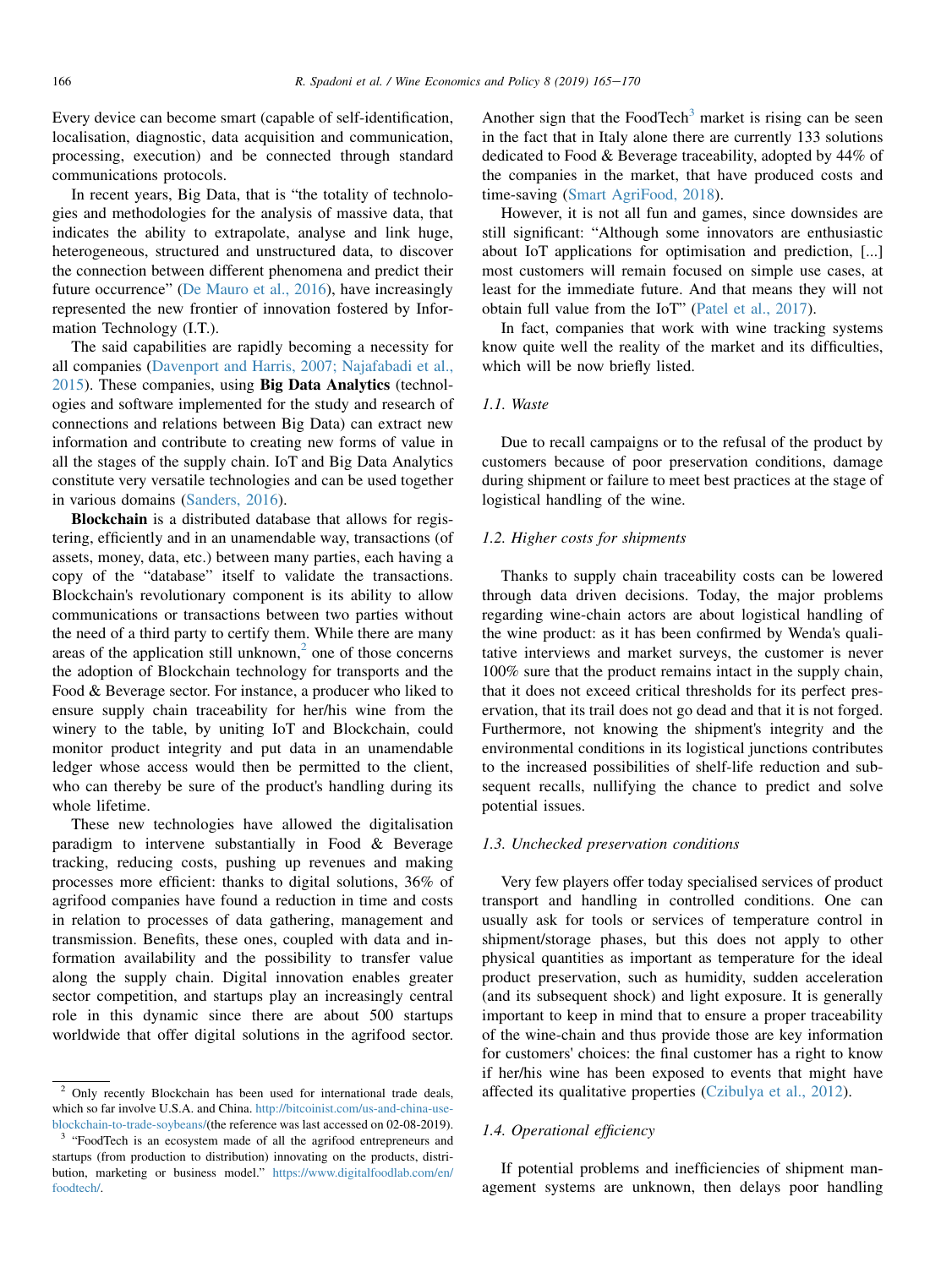coordination and other negative consequences can indeed occur. It also becomes harder to try to improve one's own supply chain due to the lack of objective data about operations.

#### 1.5. Consumer care

Consumers are increasingly thirsty for information about anything regarding the product they buy. It emerges a scenario in which it appears that the average consumer is both more concerned by quality and more oriented to choose products and companies with which can build a relationship that leads to greater awareness  $-$  precisely because of supply chain traceability.

Bearing in mind the array of difficulties that could arise in the Food & Beverage tracking market, the attention shall now be turned to emerging technologies, whose potential can be harnessed to drive successful supply chains and distribution processes.

#### 2. Wenda's services and solutions

On both national and international level, startups are increasingly shaping their own role as "problem solvers", exploiting new technologies or business models while either merging their solutions with big companies into open innovation processes or creating stand-alone solutions and companies. Wenda was born in February 2015 in Bologna as a startup company pursuing innovation and flexibility in whatever it does and creates, with particular attention to sustainability in the Food & Beverage chain. The team is structured by mixing the experience of senior managers and engineers with more than 25 years old careers in the field of innovative technologies with the modern vision and knowledge of young professionals born in the digital era who studied agribusiness. Through time and many efforts, Wenda has come up with different solutions to the various issues detected in the wine supply chain, it has diversified the targets by carefully analysing the needs of various stakeholders in the wine sector, and has created IoT and Big Data Analytics services and solutions tailored for those different needs.

# 2.1. Wine logistics: Wenda Information Management Hub

Wenda designed a solution involving IoT, Big Data Analytics and Blockchain technologies, that has the potential to bring wine at its best qualitative expression to final consumers and to empower the wine supply chain with a shared, affordable, plug-and-play platform to indicate the best possible decisions for managing travelling wine.

Wenda Information Management Hub is the only crosssupply chain and cross-device Food Integrity management hub, turning supply chain control from a cost to a competitive advantage (Fig. 1). It is a Saas Web Platform that collects and analyses unstructured, scattered data from market-available data loggers employed across all stages of the wine supply chain. It delivers traceability, cold chain and integrity insights to the different players involved in the chain, boosting their collaboration. Wenda aims to facilitate operations and boost end-to-end supply chain visibility: data loggers are inserted into each box, pallet or container of any given shipment, to collect environmental data (geolocalisation, temperature, Food Integrity); data are sent to the web platform which aggregates, compares and processes them. The client can follow in real-



# Turn the supply chain control from a cost center into a competitive advantage

Fig. 1. Process of Wenda Information Management Hub (Source: Wenda internal files).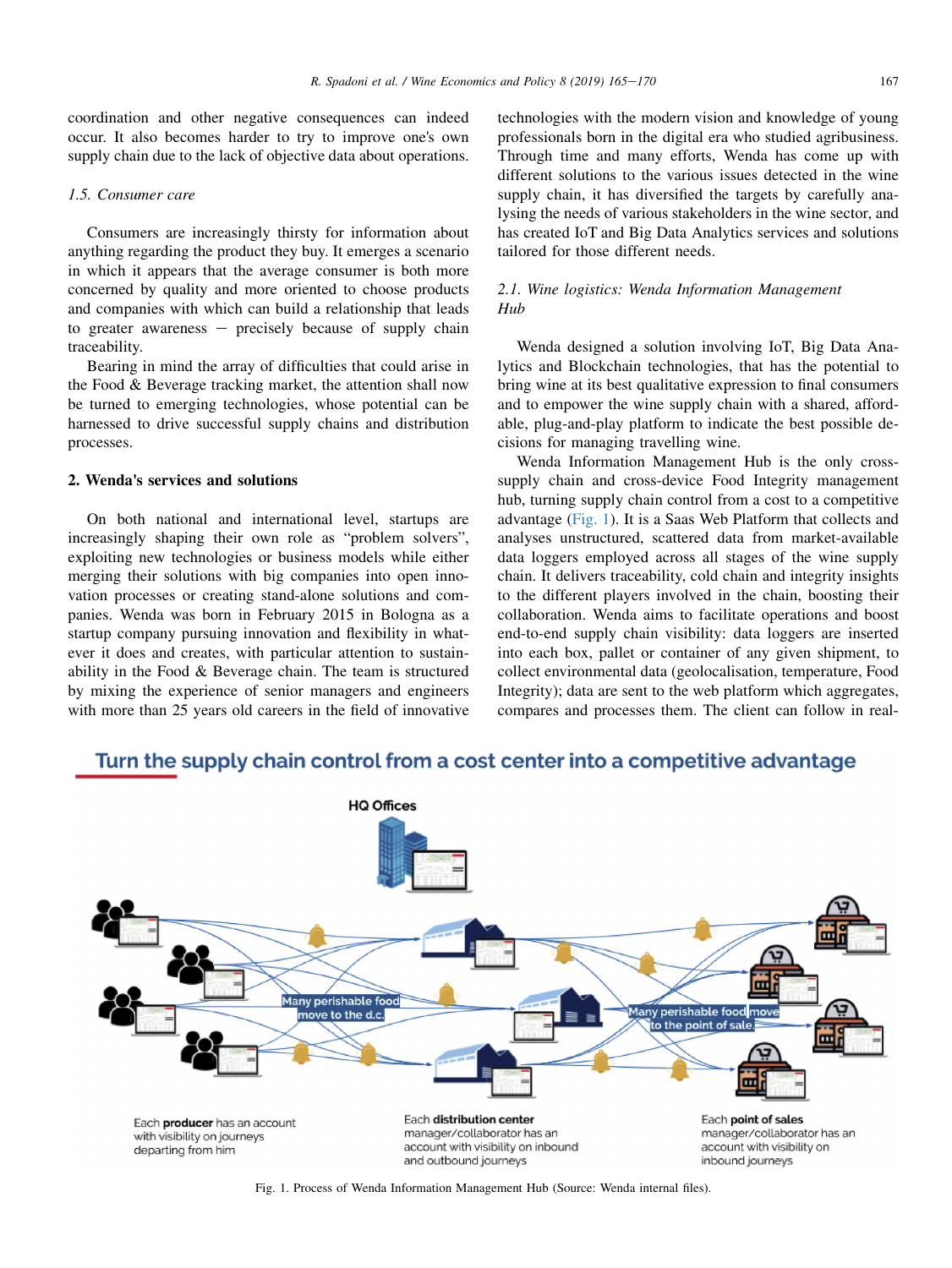time and from a single control point the product's conditions, gaining knowledge of the hazard points in the supply chain, ensuring the best product care and enhancing internal processes. This advanced tracking applies not just to mere portions of the supply chain, but to all the different stages that constitute it. In this way, the client will always be aware of the product's geolocalisation and integrity.

Wenda Information Management Hub features integrity alarms and enables a supply chain hazard points overview, thanks to which one can find which are the main hazard points along the chain to optimise it and take the best care of the product, controlling everything from one single point. Differential access levels to journey data allow the client to share data real-time with her/his clients, logistics, quality and insurances departments, regulator agencies. A cloud wallet with Travel & Quality docs helps to harness the potential of Wenda's document-sharing capability for each shipment and storage, saving time and paper. Moreover, given that traceability systems and data-loggers are ever-changing, Wenda Information Management Hub provides integration with different tracking systems and data-loggers available on the market, so that the client can seamlessly integrate all of them into one single control point, to benefit the company's ERPs or Blockchain ledgers.

An upgrade of the system is currently funded by IoF2020, the European funding program for.

Internet of Food and Farm. This will bring technology upgrades and other advantages if compared with the former version. The project is called Beverage Integrity Tracking and will be fully developed within the end of 2020. So far, the benefits for the wine sector are the following:

- Wineries will build up experience on transportation conditions, in order to optimise future deliveries and market an almost perfect wine;
- Retailers can use the same system to report any noncompliance of the received good, and to send the producer first-hand feedbacks; they can also show consumers their care for the products they sell;
- The ensemble of data from all wineries that use the system will constitute a general database on issues frequency in wine shipping, open through a license to insurance companies, that can hence propose IoT-based insurance policies to the wine sector;
- The Blockchain environment can be used to implement IoT-based insurance policies enabled by smart contracts<sup>4</sup> that activate themselves if predetermined

conditions are met. Certifying data and information on Blockchain ledgers is a plus for anti-tampering purposes and trust-building: all the IoT data, after having been stored on the cloud platform, will be copied and certified on Blockchain ledgers such as Hyperledger or Ethereum, achieving complete robustness and protection.

Wenda Information Management Hub can be employed not only by the wine industry: it could also be quite empowering for all the Food & Beverage players whose supply chains are traversed by perishable or sensitive products.

# 2.2. Wine events:  $MEMORvINO$  – connecting wine people

Bearing in mind that wine logistics is just a portion, significant as it might be, of the whole wine sector, Wenda thought to work on market differentiation and subsequently designed MEMORvINO, a service based on a threecomponents architecture  $-$  MEMORvINO, MvApp, ODYN Platform  $-$  to support all the stakeholders involved in winetasting events, who are always looking for new modalities, contents and innovative proposals for attendees and exhibitors. MEMORvINO is meant to create a more involving and more interactive relationship between wine producer and wine lover, establishing a fil rouge between a physical and digital experience ([Fig. 2\)](#page-4-0).

A specific IoT device, MEMORvINO, is handed to producers and placed on their tasting tables. At the time of registration at the event's entrance, each attendee picks up a smart glass equipped with Near-Field Communication (NFC) technology built inside an electronic sticker, that identifies the owner's glass. Whenever the attendee will taste a wine, there will be an interaction between the smart glass and MEMORvINO: the information regarding the consumer and the wine he/she has tasted will be recorded in the IoT device and be transferred to ODYN platform via wireless. The platform will collect the data coming from the IoT device and will allow matching each wine lover to the wine he/she has tasted, thus being able to provide the right data sheet about the tasted wines and to know who tasted which wine.

Thus, MEMORvINO works differently depending on the different users: after the event, the platform makes information about available wines and people who tasted them accessible to both promoters and producers by building an extremely profiled database with crucial information to engage a future targeted and efficient marketing & sales action; on the other hand, it allows the wine lover to receive via email the technical files of all the wines they tasted, inclusive of detailed references of the exhibitors.

No information will ever be lost, and a better, more continuous relationship between producer and wine lover will be forged.

In short, MEMORvINO's strength is that it can finally structure a sort of continuity to the tasting, providing all the

<sup>4</sup> US Senate Joint Economic Committee Report from March 2018, Chapter 9: Building a secure future, one Blockchain at a time: «While smart contracts might sound new, the concept is rooted in basic contract law. Usually, the judicial system adjudicates contractual disputes and enforces terms, but it is also common to have another arbitration method, especially for international transactions. With smart contracts, a program enforces the contract built into the code.» (p. 210). [https://www.jec.senate.gov/public/\\_cache/files/aaac3a69](https://www.jec.senate.gov/public/_cache/files/aaac3a69-e9fb-45b6-be9f-b1fd96dd738b/chapter-9-buildinga-secure-future-one-blockchain-at-a-time.pdf) [e9fb-45b6-be9f-b1fd96dd738b/chapter-9-buildinga-secure-future-one-block](https://www.jec.senate.gov/public/_cache/files/aaac3a69-e9fb-45b6-be9f-b1fd96dd738b/chapter-9-buildinga-secure-future-one-blockchain-at-a-time.pdf)[chain-at-a-time.pdf](https://www.jec.senate.gov/public/_cache/files/aaac3a69-e9fb-45b6-be9f-b1fd96dd738b/chapter-9-buildinga-secure-future-one-blockchain-at-a-time.pdf).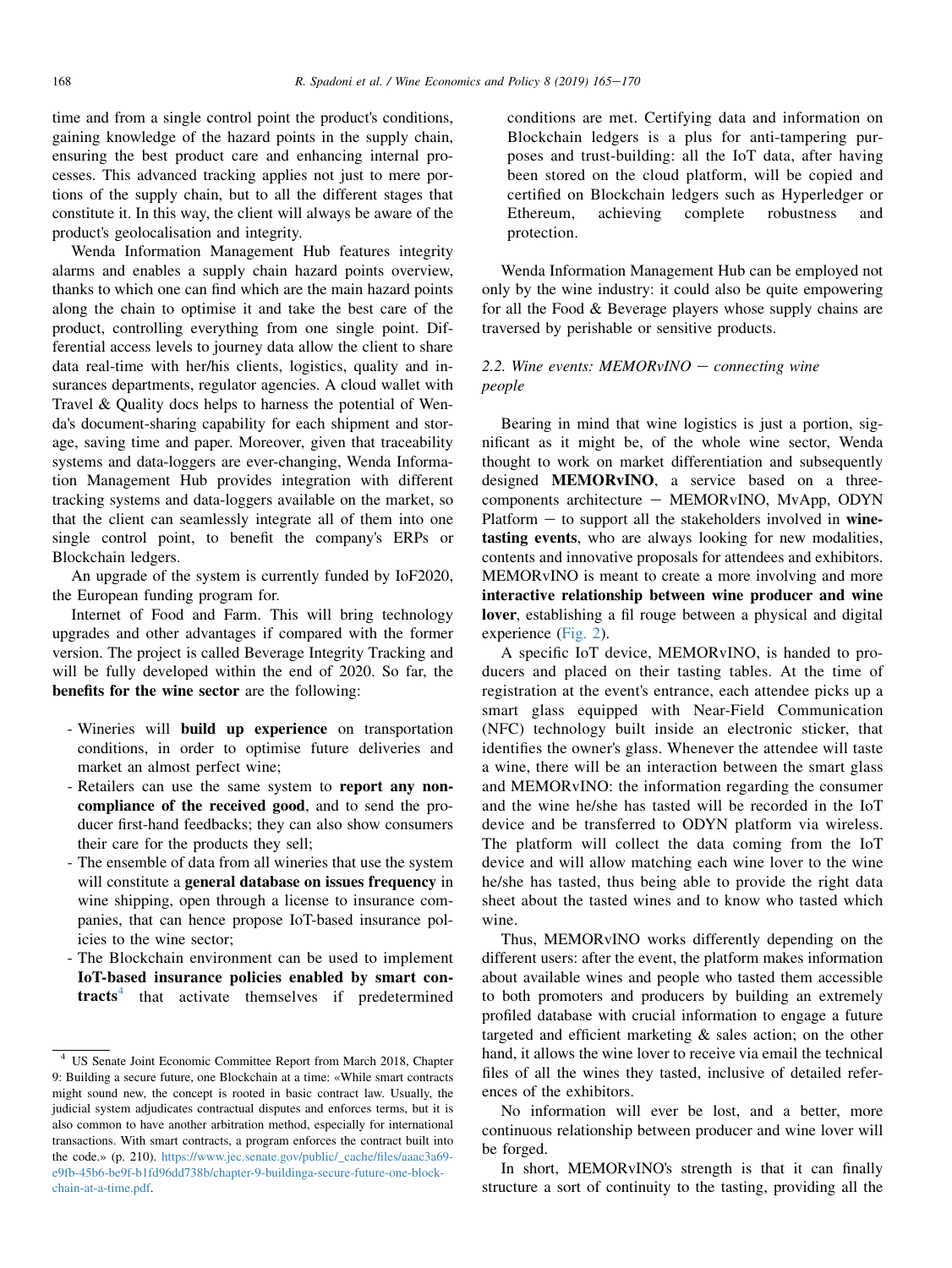<span id="page-4-0"></span>

Fig. 2. MEMORvINO's benefit overview (Source: Wenda internal files).

event's actors with useful information thanks to an overall involvement.

#### 3. Discussion

With regards to the Food & Beverage sector, particularly if the wine industry is taken into account, many scholars pointed out the dynamism and complexity of global markets ([Anderson and Nelgen, 2011; de Magistris et al., 2011;](#page-5-0) [Lockshin and Corsi, 2012; Mariani et al., 2012\)](#page-5-0). Globalisation has boosted competition in wine markets ([Giuliani et al.,](#page-5-0) [2011](#page-5-0)) and firms are engaged to face the effects of globalisation and opportunities in new markets such as Chile, South Africa, Australia and China, which had a wine market worth an estimated US\$ 38.3 billion in 2015, and is expected to increase 81%, reaching an anticipated US\$ 69.3 billion by 2019. Since 2010, the volume of wine sales in China has increased by 132%, reaching 2466 million litres in 2015. This amount is expected to grow another 75% by 2019, reaching 4320 million litres [\(Market Access Secretariat of the Canadian Agriculture](#page-5-0) [and AgriFood Department, 2016](#page-5-0)).

According to [Stasi et al. \(2016\),](#page-5-0) in this new competitive arena firms that invest in technologies for wine standardisation, processes optimisation and control, certifications and cost reduction usually increase their competitiveness. For instance, in the 80s, data-loggers started to be widely available, all providing travel data on papers or excel files. Then, a few years ago the same data-loggers turned smarter, thanks to various technological leaps which made real-time network connections broadly common. Even though data were delivered directly on the web, those were still unstructured data and not actionable information on the basis of which managers could take actions swiftly and in a standardised way. With these kinds of systems, data are nowadays available for anyone who has the device in their hands. This is just a small example of the way innovations might boost the ability of the entire production system to combine reliable technologies, product differentiation and tradition ([Bernetti et al., 2006\)](#page-5-0). Despite the difficulty to find the right balance among these aspects, firms are looking for a combination between company's traditional values and new innovative strategies that will allow them to achieve and maintain competitive advantages while preserving a strong brand identity, which has been built over the years ([Vrontis et al., 2016](#page-5-0)).

The wine market is particularly attractive for developing innovative solutions that have the potential to improve process efficiency and the connection between businesses and customers. In this sector, ideas and solutions from a number of international and national startups can make a contribution, especially if we consider that 51% of companies employ digital technologies to enhance the product's origin, particularly when dealing with high added value goods such as wine. In this scenario, 46% of companies used digital solutions to improve Food Safety practices, while 25% of companies focused on production methods. Also, 12% of companies deployed technology to improve the quality of their services, adopting innovative solutions to communicate product and process information to consumers (origin, traceability data, environmental impact) ([Smart AgriFood, 2018](#page-5-0)).

According to the Boston Consulting Group ([StartupBusiness, 2017](#page-5-0)), "wine is a potential market worth billions in Italy and worldwide, a very large market where scalability of a startup has a way of expressing and determining its success. It is difficult to predict how startups will